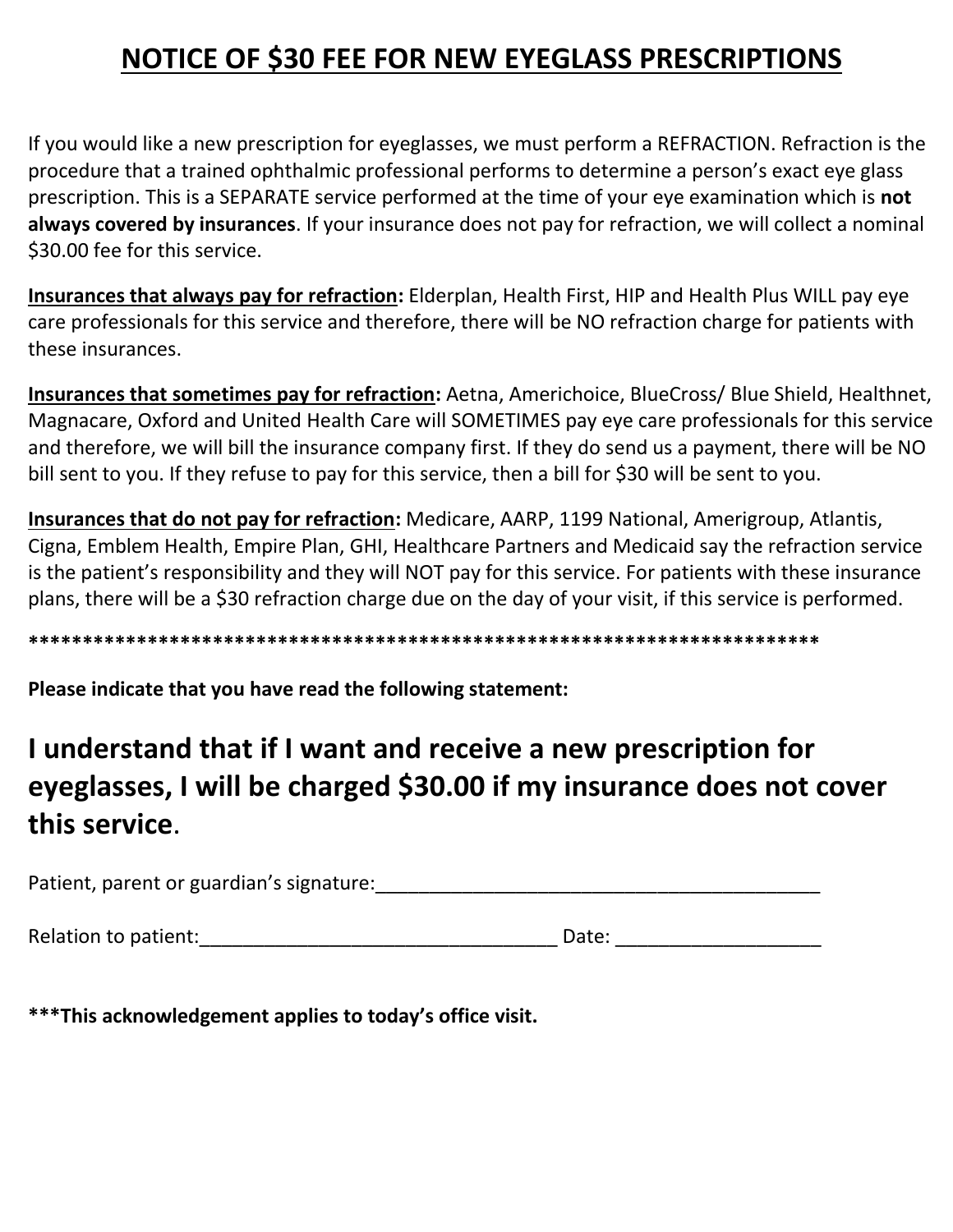Dear Patient:

Ophthalmology Associates of Bay Ridge ("OABR") respects the privacy of your health information.

In order to provide you with quality health care, we may try to call you on the phone before or after your visit, as well as speak with you in person, while you are here. Sometimes, these face to face conversations may occur when a member of your family, a friend or another escort is with you. Sometimes you may not be home when we call and we will want to either leave a message for you to call us back or we may want to speak with someone else.

The purpose of this notice is to **give you the opportunity to let us know about any restrictions you want us to follow in our communicating with you as part of our providing you with health care**. *Please check the appropriate boxes below* (and provide us with specific guidance as to how to communicate with you privately, if appropriate):

**No restrictions:**

**\_\_\_\_\_ OABR staff can speak with me in the presence of my family member(s), friend(s) or other individual(s) who accompany me.**

**OABR staff may leave messages for me or speak with someone else at the phone number(s) I have provided if I am not available to come to the phone myself.**

**Restrictions:**

**\_\_\_\_\_ When I am in the doctor's office, please speak to me about my care ONLY when my family member(s) or other escort(s) CANNOT overhear the conversation.**

**\_\_\_\_\_ OABR staff may NOT leave call back messages for me at the number(s) I have provided.**

**\_\_\_\_\_ OABR staff may NOT speak with anyone else at the phone number(s) I have provided.**

**\_\_\_\_\_\_\_\_\_\_\_\_\_\_\_\_\_\_\_\_\_\_\_\_\_\_\_\_\_\_\_\_\_\_\_\_\_\_\_\_\_\_\_\_\_\_\_\_\_\_\_\_\_\_\_\_\_\_\_\_\_\_\_\_\_\_\_\_\_\_\_\_\_\_\_\_\_\_**

**\_\_\_\_\_\_\_\_\_\_\_\_\_\_\_\_\_\_\_\_\_\_\_\_\_\_\_\_\_\_\_\_\_\_\_\_\_\_\_\_\_\_\_\_\_\_\_\_\_\_\_\_\_\_\_\_\_\_\_\_\_\_\_\_\_\_\_\_\_\_\_\_\_\_\_\_\_\_**

**\_\_\_\_\_\_\_\_\_\_\_\_\_\_\_\_\_\_\_\_\_\_\_\_\_\_\_\_\_\_\_\_\_\_\_\_\_\_\_\_\_\_\_\_\_\_\_\_\_\_\_\_\_\_\_\_\_\_\_\_\_\_\_\_\_\_\_\_\_\_\_\_\_\_\_\_\_.**

\_\_\_\_\_\_\_\_\_\_\_\_\_\_\_\_\_\_\_\_\_\_\_\_\_\_\_\_\_\_\_\_\_\_\_\_\_\_\_\_\_\_\_\_\_\_\_\_ \_\_\_\_\_\_\_\_\_\_\_\_\_\_\_\_\_\_\_

**\_\_\_\_\_ Other comments or requests regarding the privacy of my health information:**

patient signature date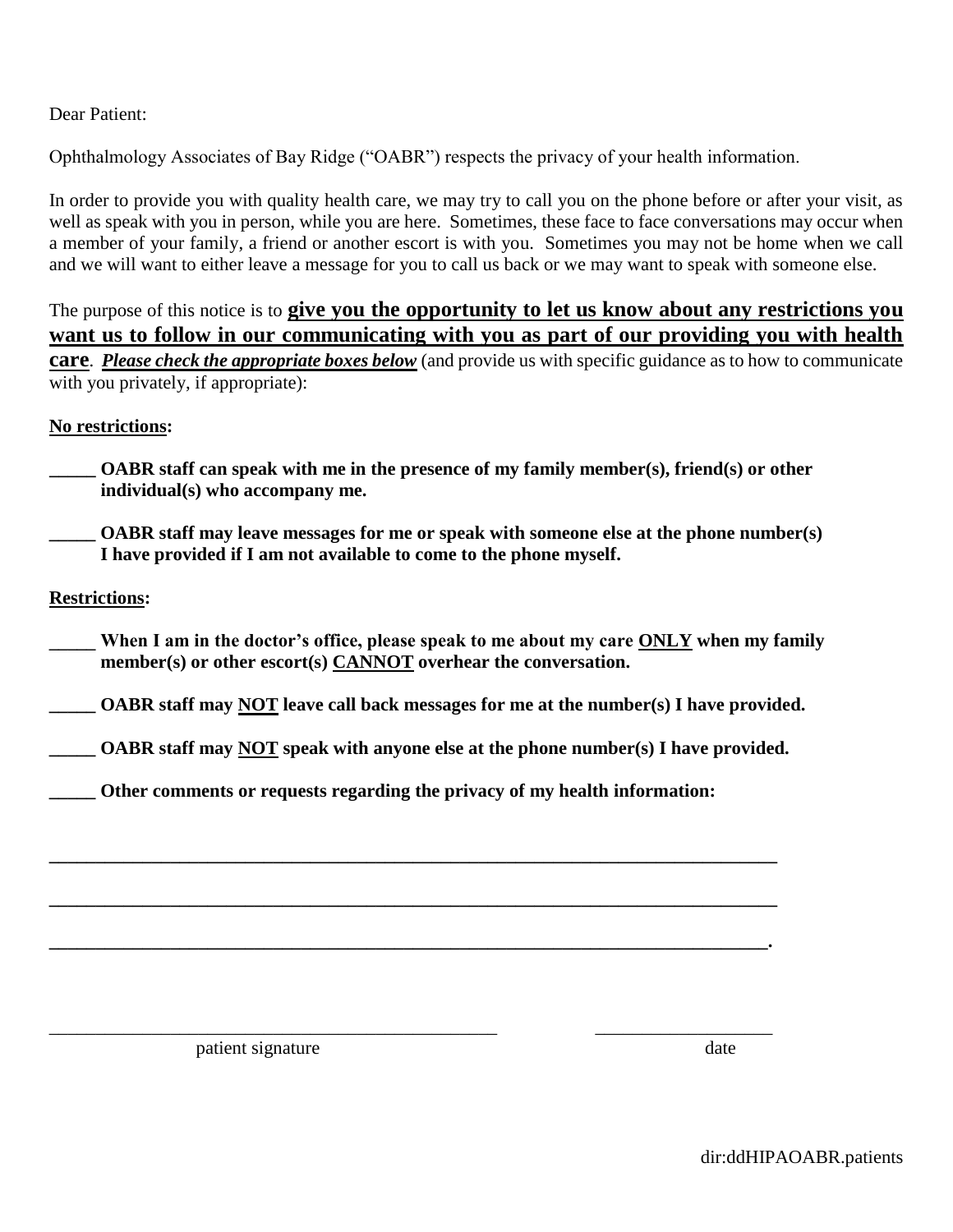#### **OPHTHALMOLOGY ASSOCIATES OF BAY RIDGE, P.C.**

#### **PRIVACY NOTICE SUMMARY**

#### **THIS SUMMARY NOTICE OUTLINES HOW MEDICAL INFORMATION ABOUT YOU MAY BE USED AND DISCLOSED AND HOW YOU CAN GET ACCESS TO THIS INFORMATION. PLEASE REVIEW IT CAREFULLY.**

**WE ARE LEGALLY OBLIGATED TO MAINTAIN THE PRIVACY OF PROTECTED HEALTH INFORMATION, TO PROVIDE THIS NOTICE OF PRIVACY PRACTICES AND TO ABIDE BY THE TERMS OF THIS NOTICE. WE RESERVE THE RIGHT TO CHANGE OUR PRIVACY PRACTICES. THIS NOTICE IS EFFECTIVE AS OF APRIL 14, 2003. YOU CAN REVIEW THE FULL VERSION OF THIS NOTICE BY ASKING THE RECEPTIONIST FOR A COPY OF IT.**

- **1. Protected health information ("PHI") is information relating to your health status or treatment as well as information relating to your health insurance, billing or payment for your health care.**
- **2. We will only use or disclose your PHI for purposes of our treating you, verifying your insurance, billing your insurance company, processing payments from that insurance company or in our performance of other necessary business functions. We will only use or disclose the minimum information necessary in order to accomplish the intended purpose. We will not use nor disclose your PHI for any other reason without your specific authorization to do so.**
- **3. You have the right to inspect and receive a copy of your PHI, for as long as we maintain it.**
- **4. You have the right to request restrictions on how we use or disclose your PHI.**
- **5. You have the right to request that we amend your PHI, if you believe that it is inaccurate.**

**\_\_\_\_\_\_\_\_\_\_\_\_\_\_\_\_\_\_\_\_\_\_\_\_\_\_\_\_\_\_\_\_\_\_\_\_\_\_\_\_\_\_ \_\_\_\_\_\_\_\_\_\_\_\_\_\_\_\_\_\_\_\_**

- **6. You have the right to request that we communicate with you by non-routine means or at an alternative location.**
- **7. If we even ask you to authorize us to use your PHI for any reason other than treatment, insurance verification, billing payment or other necessary business functions and you give that authorization, you have the right to revoke that authorization at a later date, as well as to receive an accounting of any disclosures or uses we have made, pursuant to your authorization.**
- **8. Any questions or complaints you may have regarding this notice or our privacy practices should be addressed to Dr. Stephen Conrad, who can be reached at: 718-680-1500.**

#### **I HAVE RECEIVED A COPY OF THIS PRIVACY NOTICE:**

patient signature date date

dir:HIPPA.sum.notice.OABR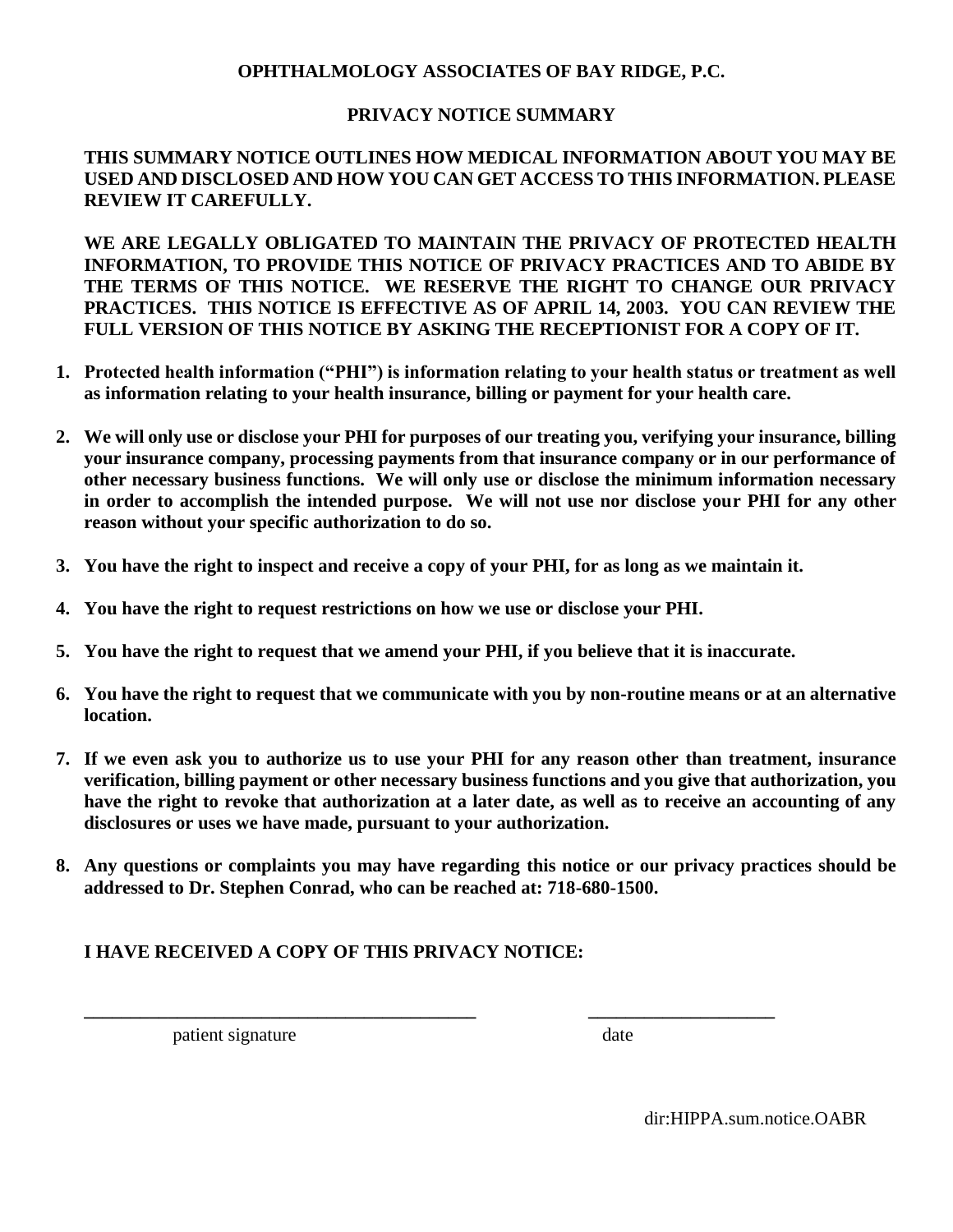### *Ophthalmology Associates of Bay Ridge 8721 4 Avenue Brooklyn NY 11209 718-680-1500*

|                                                                                                                                                                                                                                                                                                                                                                                                          | (FIRST NAME) | (M.I.) |
|----------------------------------------------------------------------------------------------------------------------------------------------------------------------------------------------------------------------------------------------------------------------------------------------------------------------------------------------------------------------------------------------------------|--------------|--------|
|                                                                                                                                                                                                                                                                                                                                                                                                          |              |        |
|                                                                                                                                                                                                                                                                                                                                                                                                          |              |        |
|                                                                                                                                                                                                                                                                                                                                                                                                          |              |        |
|                                                                                                                                                                                                                                                                                                                                                                                                          |              |        |
|                                                                                                                                                                                                                                                                                                                                                                                                          |              |        |
|                                                                                                                                                                                                                                                                                                                                                                                                          |              |        |
|                                                                                                                                                                                                                                                                                                                                                                                                          |              |        |
| PROVIDING YOUR EMAIL ADDRESS GIVES US PERMISSION TO CONTACT YOU VIA EMAIL AND<br>ALLOWS YOU TO ACCESS OUR PATIENT PORTAL, WHICH IS REQUIRED BY THE<br>GOVERNMENT. YOU WILL RECEIVE AN INVITATION TO REGISTER FOR THE PORTAL, WHICH<br>ENABLES YOU TO ACCESS YOUR MEDICAL RECORDS, PAY A BILL, MAKE AN APPOINTMENT,<br>OR SEND A MESSAGE TO OUR OFFICE. WE DO NOT SELL YOUR EMAIL ADDRESS TO<br>ANYONE!!! |              |        |
|                                                                                                                                                                                                                                                                                                                                                                                                          |              |        |
| <b>EMERGENCY CONTACT PHONE NUMBER:</b>                                                                                                                                                                                                                                                                                                                                                                   |              |        |